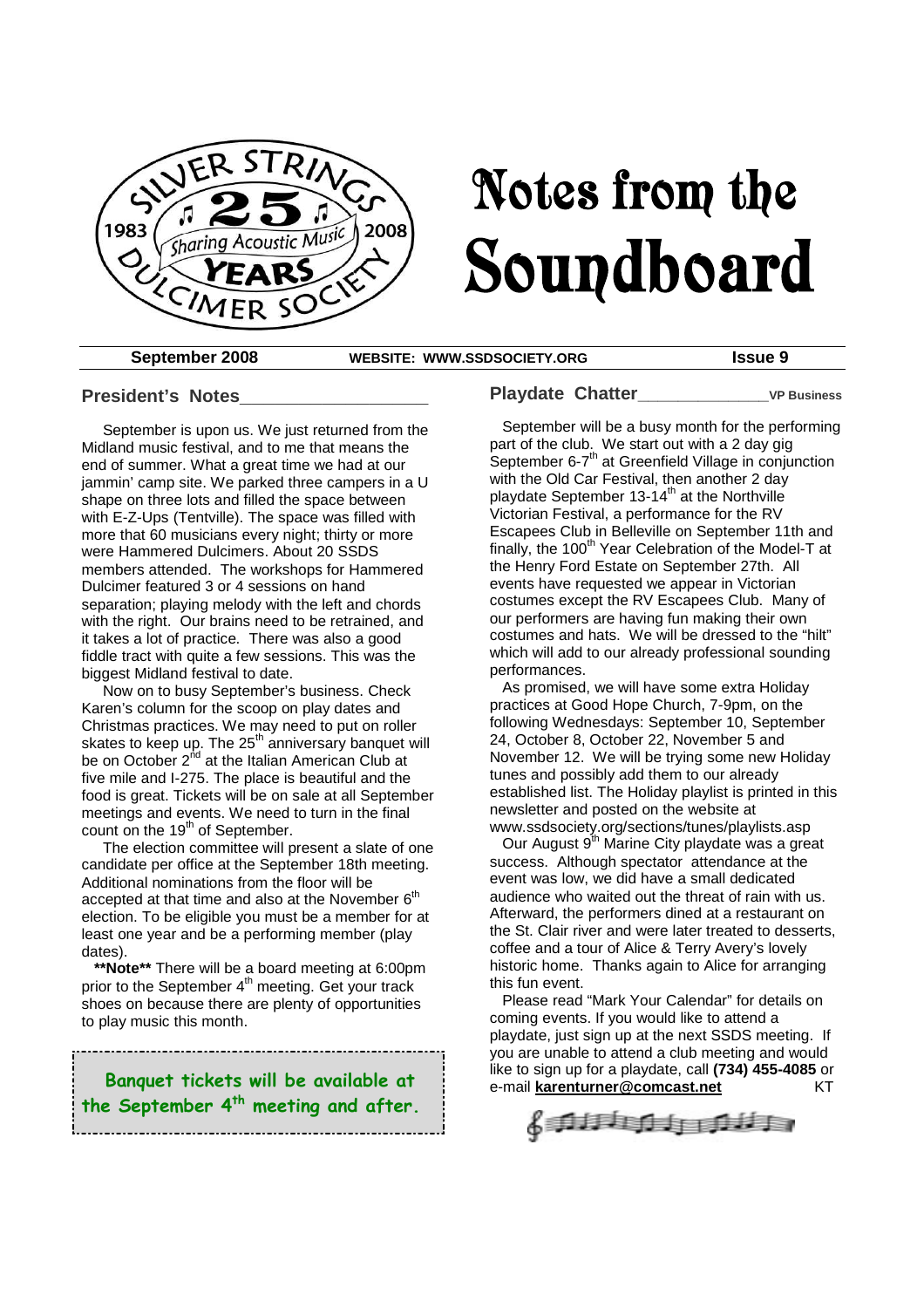#### **VP Program Notes**\_\_\_\_\_\_\_\_\_\_\_\_\_\_\_

I'm sure it's been a busy summer for everyone, since there have been so many festivals to take in. It was fun seeing old friends and jamming. It's hard to believe we are setting up practices for Christmas tunes already. September will go just as quickly as July and August.

Silver Strings will have the last variety night of 2008 in October. We are fortunate to have Dave Smith to host it. See or e-mail him to sign up. Personally, I can't wait to see Dave Mathews' next new instrument, and hope he brings his bourbonpowered instrument so I can offer to play it. We will have the traditional dinner with pizza, salad and pop (unless we can all share Dave's Bourbon instrument of course) Thanks to all who bring desert. Everyone appreciates them............................................Linda

#### **Secretary's Notes\_\_\_\_\_\_\_\_\_\_\_\_\_\_\_\_\_\_\_**

#### **SSDS Board Meeting, August 7, 2008 Old Business:**

--Karen Turner reviewed play dates available. We discussed the issue of distance and fees for some playdates making them cost prohibitive. It will be at the discretion of the Business V.P. to accept or decline those sites that are too far to drive to. --Bob announced the selection of the Nominating Committee as Marie Naster, Janelle Pacic, Sandi Hlavacek, and Karen Turner (Board rep.) The proposed slate (so far) includes: Larry Roper – President, Bert Stein - V P for Business, Geri Herman - Treasurer, Bev Scott - Secretary, and Lynn Ellen Kaiser - Music Coordinator. V P of Programs is still open.

--Sandi Hlavacek reported progress on the 25<sup>th</sup> Anniversary Banquet. Set for October 2<sup>nd</sup>, 2008, at the Italian American Hall on Five Mile in Livonia. New Business:

--Expanding the size of the Board by two members was discussed. This was suggested by the IRS. Board members will research possible options and discuss it further at the September board meeting. --Members will be asked to vote on cancelling the August 21<sup>st</sup> meeting due to the Midland Festival and vacations. (\*Members voted to cancel the 8-21-08 meeting.) Bonnie Ream, Secretary

*This is a condensed version of the minutes. If you would like the full, official report, please see Bonnie*



#### **Banker Ours\_\_\_\_\_\_\_\_\_\_\_\_\_\_\_\_\_\_\_\_\_\_\_**

#### **NEW MEMBERS:**

Mike & Lorraine Justice..........(517) 223-4878 21100 Wasson Rd. . . . . . .Gregory, Mi.48137

Linda Lloyd.............................(734) 604-6970 513 Longshore Apt.A . . Ann Arbor, Mi.48105 Plays Mtn. dulcimer, ukulele, & guitar

#### **MARK YOUR CALENDAR**

| Sat. Sept. 6 <sup>th</sup> 11:am-5:pm        |                                          |  |
|----------------------------------------------|------------------------------------------|--|
|                                              | (Costumes) Greenfield Village            |  |
|                                              |                                          |  |
|                                              | (Costumes) Greenfield Village            |  |
|                                              |                                          |  |
|                                              | Escapees RV's Belleville                 |  |
| Sat, Sept. 13 <sup>th</sup> . 12:00-1:30 pm  |                                          |  |
|                                              | (Costumes) Northville Victorian Festival |  |
| Sun, Sept. 14 <sup>th</sup> . 12:00-1:30 pm  |                                          |  |
| (Costumes) Northville Victorian Festival     |                                          |  |
| Thurs. Sept. 25th. Little Rev concert 7:00pm |                                          |  |
|                                              |                                          |  |
|                                              | (Costumes) Henry Ford Estate, Dearborn   |  |
| Thurs. Oct. 2 SSDS Anniversary Banquet       |                                          |  |
|                                              |                                          |  |
|                                              | Royal Oak American House. R.Oak          |  |

#### **Harmonica Happenings**\_\_\_\_\_\_\_\_\_\_\_\_\_\_

The "Heavy Breathers" Harmonica Group will be meeting September  $12<sup>th</sup>$  and  $26<sup>th</sup>$  at the Maplewood Senior Center, Garden City, 7–9 pm. All levels of players are welcome! For more information or questions call Walt Jablonski (734-422-8803).

Thanks to Carol Ann Matthews for finding the reference harmonica book entitled *"The Complete Idiot's Guide To Playing The Harmonica"***.** It is a great reference book for all levels emphasizing the diatonic harmonica.

In the most recent edition of the SPAH newsletter (Society for the Preservation and Advancement of the Harmonica), it is mentioned that if you play a musical instrument late in your life, you can delay Alzheimer's by up to 67%. So, no matter what your instrument, keep on playing your way to better health! KT

#### **Laundry Person's Mite...**

"Not to be left out of the kitchen joliking, some washer-person hit on a non-technical use for the scrub board. Older rhythmic scraping devises were the African gourd scraped with a bamboo stick. In the 1930's, Robert Brown ("Washboard Sam"), using a phonograph turntable for a cymbal developed an expressive syncopated technique. Tony Pinkham and Spike Jones featured unique washboard solos." (Dallas Cline; "How to Play Nearly Everything"; N.Y., Oak, c.1977 p.41)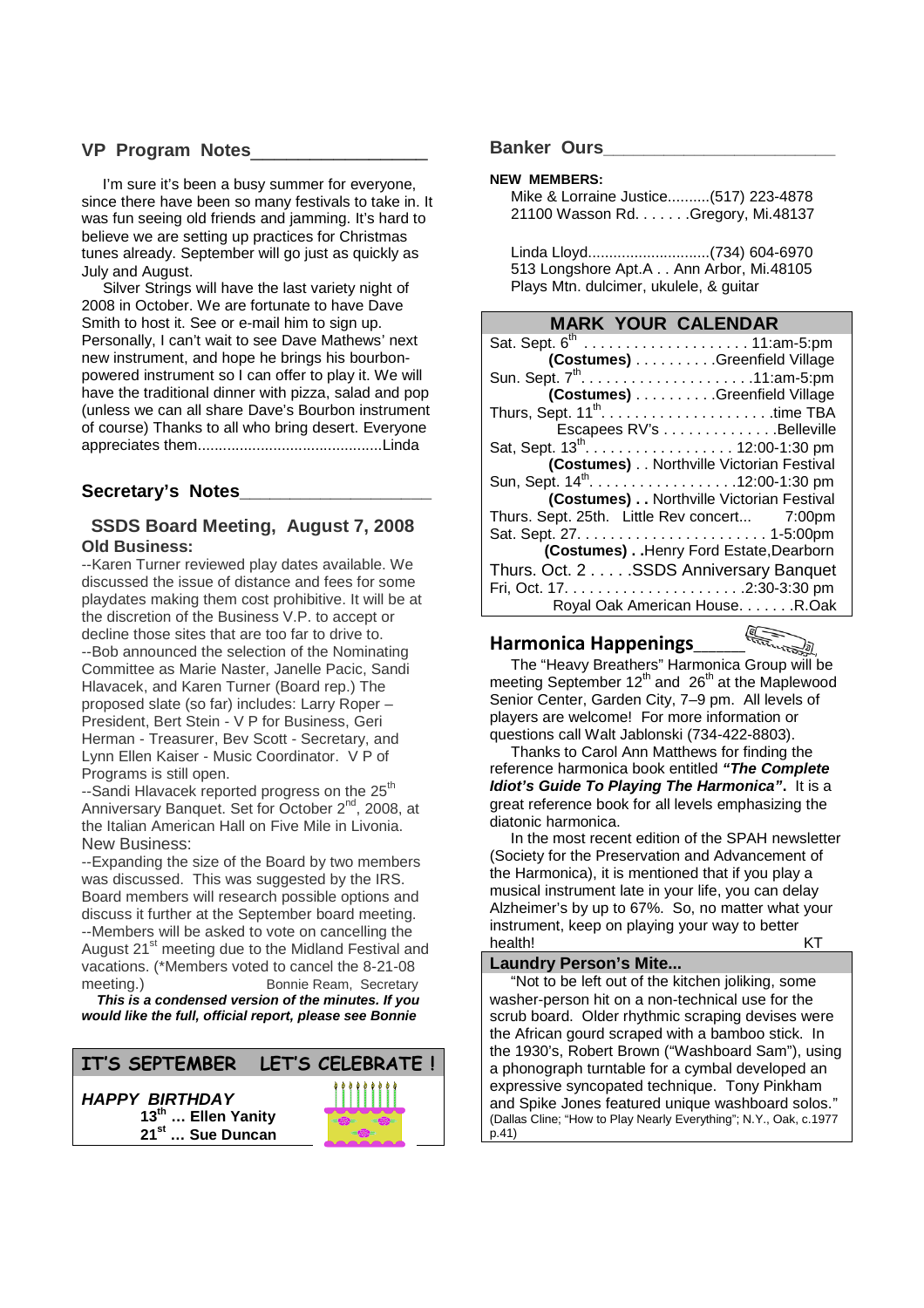

Hal Bain (right) is the only original founding member of Silver Strings Dulcimer Society who has stayed with us through the entire 25 years. At the July 31<sup>st</sup> Variety night, President, Bob Hlavacek, surprised him with a lifetime membership for his dedication to the club. The first meeting was on July 27,1983.

#### **SSDS 2008 Holiday Play List (Note: A few more tunes may be added)**

|                         | $(100.6)$ . A lew filole turned filay be added |                |
|-------------------------|------------------------------------------------|----------------|
| Key                     | <b>Tune</b>                                    | <b>Times</b>   |
| G                       | Jingle Bells                                   | C+2            |
| G                       | <b>Red Wing</b>                                | 3              |
| G                       | Away In The Manger                             | 3              |
| G                       | Deck The Halls                                 | 3              |
| G                       | Red Apple Rag                                  | 3              |
| G                       | Hark! The Herald Angels Sing                   | 3              |
| $\mathsf C$             | Winter Wonderland                              | $\overline{c}$ |
| D                       | <b>Whiskey Before Breakfast</b>                | 3              |
| $\overline{C}$          | <b>Silver Bells</b>                            | 3              |
| ${\mathsf G}$           | Joy To The World                               | 3              |
| D                       | Angleworm Wiggle                               | 3              |
| G                       | Let It Snow                                    | $\overline{c}$ |
| D                       | <b>Festival Rag</b>                            | 3              |
| D                       | Rudolph The Red Nosed Reindeer                 | $\overline{c}$ |
| G                       | Westphalia Waltz                               | $\overline{c}$ |
| G                       | Up On The Housetop                             | 3              |
| D                       | Simple Gifts                                   | 3              |
| D                       | Frosty The Snowman                             | 2E             |
| G                       | Angels We Have Heard                           | 3              |
| G                       | Silver And Gold Two-Step                       | 3              |
| $\overline{\mathsf{D}}$ | Silent Night                                   | 3              |
| G                       | We Wish You A Merry Christmas                  | <b>CVC</b>     |
|                         |                                                |                |

**We will be having some extra Holiday practices on the following Wednesdays at Good Hope Lutheran Church, 7-9 pm.**

**September 10 September 24 October 8 October 22 November 5 November 12**

### **DID YOU KNOW . . .**

Silver Strings Dulcimer Society's first "paid" playdate was on June 1, 1985 at the Wyandotte Flower Show. A hat was put out in front of the performers, and they collected \$50.40 in tips.

#### **SSDS September 2008 Playlist**

| Key                     | <b>Tune</b>                      | <b>Played</b>             |
|-------------------------|----------------------------------|---------------------------|
| G                       | Westphalia Waltz                 | 2                         |
| G                       | <b>Red Wing</b>                  | $\overline{3}$            |
| D                       | Chinese Breakdown / Nelly Bly    | 2/3                       |
| D                       | Peek A-Boo Waltz                 | 3                         |
| D                       | Over the Waterfall               | 3                         |
| D                       | John Ryan's Polka                | 5                         |
| G                       | I'll Remember You, Love, Prayers | 3                         |
| Em                      | Tamlin                           | 3                         |
| G                       | Columbus Stockade Blues          | $\overline{3}$            |
| G                       | <b>Tick Tock Polka</b>           | 3                         |
| $\overline{\mathsf{D}}$ | Sandy River Belle                | 3                         |
| $\overline{D}$          | Angleworm Wiggle                 | 3                         |
| G                       | Southwind                        | $\overline{3}$            |
| D                       | Whiskey B4 Breakfast             | $\overline{3}$            |
| D                       | Young Roddy McCorley             | 5                         |
| Am                      | Katushka                         | 5                         |
| C                       | Five Foot Two                    | $\overline{5}$            |
| Am                      | Cold Frosty Morn                 |                           |
| G                       | Sophrina                         | $\frac{3}{3}$             |
| G                       | Bellman's Jig                    | $\overline{3}$            |
| Em                      | Lisdoonvarna / Riding Load Hay   | 3/3                       |
| G                       | March Of St Timothy              | 3                         |
| D                       | Viola's Schottische              | $\overline{3}$            |
| Em                      | Dancing Bear                     | $\overline{3}$            |
| G                       | Old Joe Clark                    | $\overline{3}$            |
| D                       | Hey Polka                        | 5                         |
| $\overline{D}$          | Midnight On The Water            | $\overline{3}$            |
| G                       | <b>Hundred Pipers</b>            | $\overline{3}$            |
| $\overline{D}$          | <b>Festival Rag</b>              | $\overline{3}$            |
| $\overline{D/A}$        | Maple Sugar                      | $\overline{3}$            |
| $\mathbf C$             | Tennessee Waltz                  | $\overline{3}$            |
| $\overline{G}$          | Dusty Bob's Jig                  | $\overline{3}$            |
| $\overline{G}$          | Down Yonder                      | $\overline{\overline{3}}$ |
| Em                      | Missouri                         | $\overline{3}$            |
| G                       | <b>Black Velvet Waltz</b>        | $\overline{3}$            |
| G                       | Red Apple Rag                    | 3                         |
| G                       | Maggie                           | 5                         |
|                         | Silver And Gold Two-Step         | $\overline{3}$            |
|                         | Painter's Polka                  | $\overline{3}$            |
| $\frac{1}{2}$           | Simple Gifts                     |                           |
|                         | Ragtime Annie                    | $\frac{3}{3}$             |
|                         | Soldier's Joy                    | $\overline{3}$            |
| D/G                     | <b>Golden Slippers</b>           | $\overline{2/2}$          |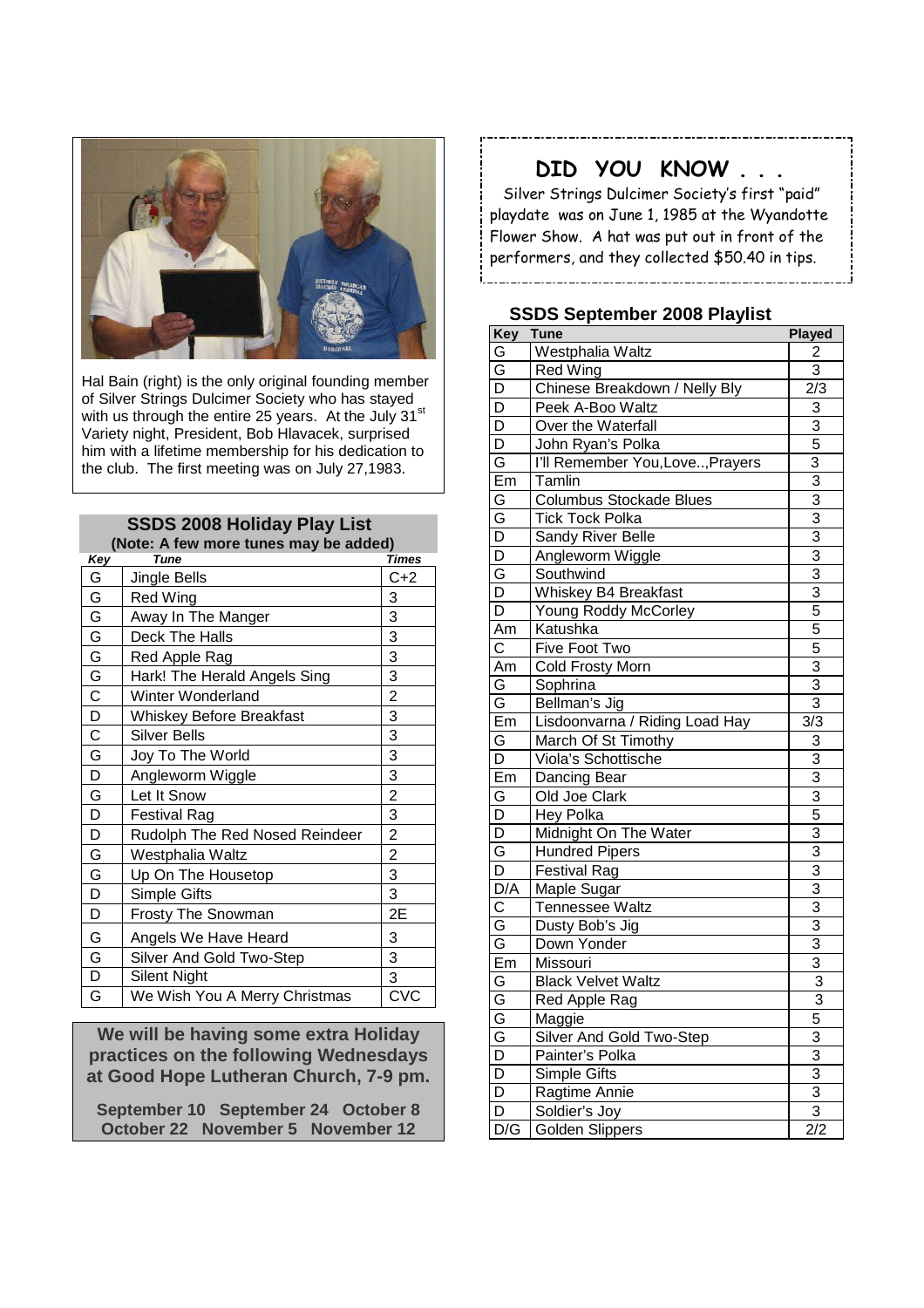





#### **Marine City Victorian Days**



15 Silver Strings musicians set the tone of the times in front of the beautiful historic City Hall (under restoration) in our colorful Victorian finery. We entertained a varying crowd of citizens as they passed by or paused in seats to listen. Marine City was celebrating "The Annual 200 Mile Yard Sale Trail" and the annual "Arts & Crafts Sale". Although rain threatened for much of the day, it held off until we finished. Players once more shared good times.



#### **Midland Dulcimer Festival**

**Above:** We have a tent... our group was traveling the road, and looking for a place to jam.

**Top right:** SSDS was well represented at the festival. Also attending were at least 14 more members who were not available for the picture after the Saturday night concert.

**Right:** Silver Strings hosted the biggest jam on the festival grounds. 60-70 musicians packed our 3-tent jam area on Thursday, Friday and Saturday nights until 3:30-4:00 am. The only interruptions were for popsicles and birthday cake... and the band played on....



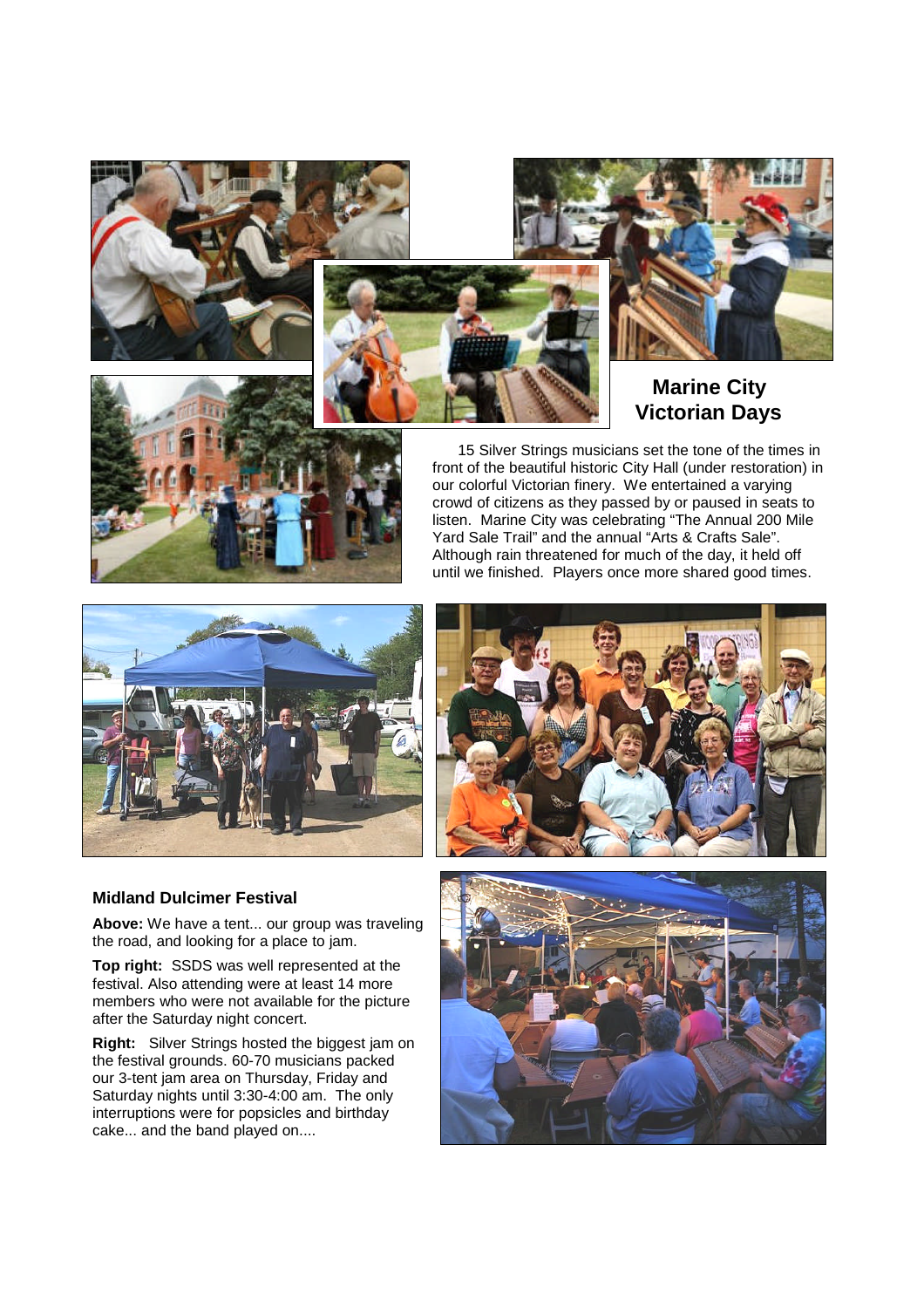

Please join us in celebrating 25 years of sharing the joy of music with the Silver Strings Dulcimer Society on October  $2^{nd}$ , 2008 at The Italian Cultural Center 39200 Five Mile Road in Livonia, Michigan (located by  $I-275...$  take exit at  $6$ -*Mile Rd.*) Hors  $D'$ ouvres at 6:00 pm, Dinner at 6:30 Program to honor past governing members Gifts & Door Prizes !!! Bring your instrument Jamming until 11:00 pm Come see old friends and meet new ones ! 25 years is a huge accomplishment. You are an important part of that. Tickets available at meetings or from Sandi Hlavacek, 5598 Dixboro Rd., Ann Arbor, 48105

Members \$15. . . . . . .Guests \$20